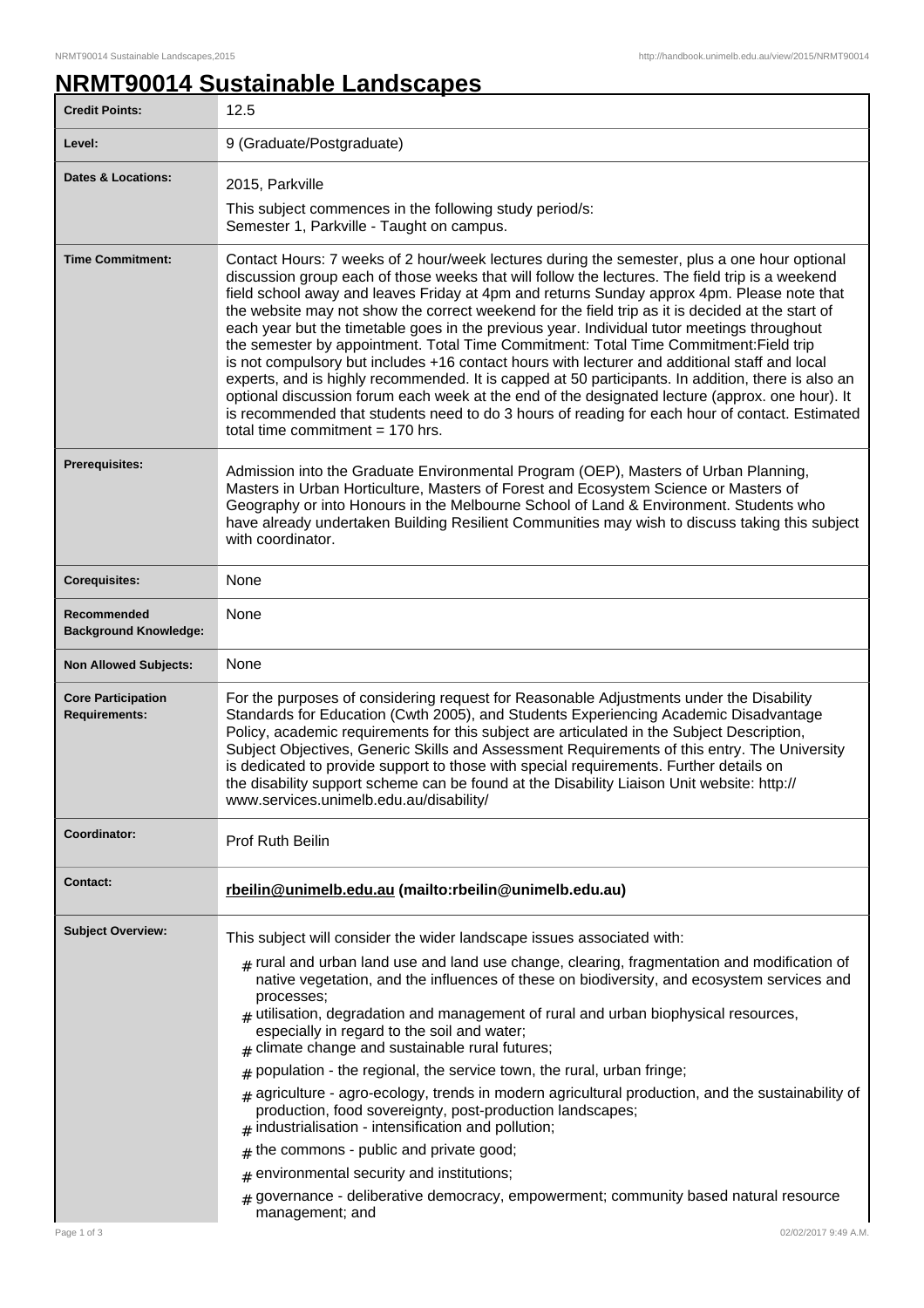|                           | $#$ economics.                                                                                                                                                                                                                                                                                                                                                                                                                                                                                                                                                                                                 |
|---------------------------|----------------------------------------------------------------------------------------------------------------------------------------------------------------------------------------------------------------------------------------------------------------------------------------------------------------------------------------------------------------------------------------------------------------------------------------------------------------------------------------------------------------------------------------------------------------------------------------------------------------|
|                           | These issues will be situated within the systems theory paradigm. Theories of complex adaptive<br>systems, social-ecological systems, uncertainty, complexity, and emergence will frame the<br>investigation of these issues and provide the foundation for a critique of command and control<br>approaches to landscape management. Central to the framework explored in this subject are<br>notions of resilience and community based knowledge systems. Students will engage deeply<br>with the literature that informs these ideas and develop a critical understanding of their value<br>and limitations. |
|                           | Students will analyse the meaning of landscape through landscape sciences (ecology, resource<br>management, extension, etc) and policy frameworks.                                                                                                                                                                                                                                                                                                                                                                                                                                                             |
|                           | This subject uses a combination of Australian and overseas case studies to provide a<br>framework for student analysis.                                                                                                                                                                                                                                                                                                                                                                                                                                                                                        |
|                           | $#$ At the completion of this subject, students should:                                                                                                                                                                                                                                                                                                                                                                                                                                                                                                                                                        |
|                           | $#$ be able to discuss the implications in landscape changes for urban and rural or regional<br>populations;<br>$#$ be able to map agro-ecological and social community interrelations;                                                                                                                                                                                                                                                                                                                                                                                                                        |
|                           | $#$ be familiar with policy and planning tools that influence biodiversity, community and<br>ecological resilience and governance; and<br>$*$ be familiar with methodologies and methods to analyse and process issues of uncertainty<br>and risk in landscape decision making and landscape management practice.                                                                                                                                                                                                                                                                                              |
| <b>Learning Outcomes:</b> | The aim of this unit is to extend the participant's ability to:                                                                                                                                                                                                                                                                                                                                                                                                                                                                                                                                                |
|                           | $#$ Assess and evaluate rural and urban land use and land use change associated with<br>fragmentation and modification of native vegetation, biodiversity issues, ecosystem<br>services and processes.<br>$#$ Assess the significance of urban, urban fringe and rural landscapes in terms of their                                                                                                                                                                                                                                                                                                            |
|                           | landscape futures, and their impacts on biophysical resources.<br>$#$ Describe the principles and practices of socio-ecological systems, complexity, and<br>resilience thinking underpinning ideas about sustainable landscapes; and apply these to<br>critical analysis of socio-ecological system interactions.<br>$#$ Describe and evaluate issues of governance, property, ethics and economics as they relate<br>to environmental security, the commons, and sustainable regional futures.<br>$#$ Describe and consider indigenous contributions to landscape futures.                                    |
|                           | $*$ Demonstrate an understanding of the political and social constraints on the intelligent<br>management of the wider landscape, and its interface with the peri-urban.<br>$_{\#}$ Consider policy and planning issues with regard to the design and management of rural<br>and regional landscapes.<br>$#$ Consider how rural and regional social and ecological systems connect to the urban<br>environment (urban cology, community gardens, public open space and urban agriculture).                                                                                                                     |
| Assessment:               | One Literature Review (2000 words) due approximately in week 5 or 6 (40%) Revision of the<br>previous literature review applied to a case study (3000 words) due approximately in week 12<br>$(60\%)$ .                                                                                                                                                                                                                                                                                                                                                                                                        |
| <b>Prescribed Texts:</b>  | Walker, B. and D. Salt 2006. Resilience Thinking: Sustaining Ecosystems and People in a<br>changing World. Island Press: Washington. Walker, B. and D. Salt, 2012. Resilience Practice:<br>Building Capacity to Absorb Disturbance and M Maintain Maintain Function.                                                                                                                                                                                                                                                                                                                                           |
| <b>Recommended Texts:</b> | Harris, G. 2007 Sustainability in an age of complexity. Cambridge Press.                                                                                                                                                                                                                                                                                                                                                                                                                                                                                                                                       |
|                           | Other readings will be provided through LMS.                                                                                                                                                                                                                                                                                                                                                                                                                                                                                                                                                                   |
|                           |                                                                                                                                                                                                                                                                                                                                                                                                                                                                                                                                                                                                                |
| <b>Breadth Options:</b>   | This subject is not available as a breadth subject.                                                                                                                                                                                                                                                                                                                                                                                                                                                                                                                                                            |
| <b>Fees Information:</b>  | Subject EFTSL, Level, Discipline & Census Date, http://enrolment.unimelb.edu.au/fees                                                                                                                                                                                                                                                                                                                                                                                                                                                                                                                           |
| <b>Generic Skills:</b>    | Students in this unit should:                                                                                                                                                                                                                                                                                                                                                                                                                                                                                                                                                                                  |
|                           |                                                                                                                                                                                                                                                                                                                                                                                                                                                                                                                                                                                                                |
|                           | $#$ enhance their discipline skills in the area of landscape policy and planning;<br>$#$ further develop their critical thinking through readings, lectures, assessment and group<br>work; and                                                                                                                                                                                                                                                                                                                                                                                                                 |